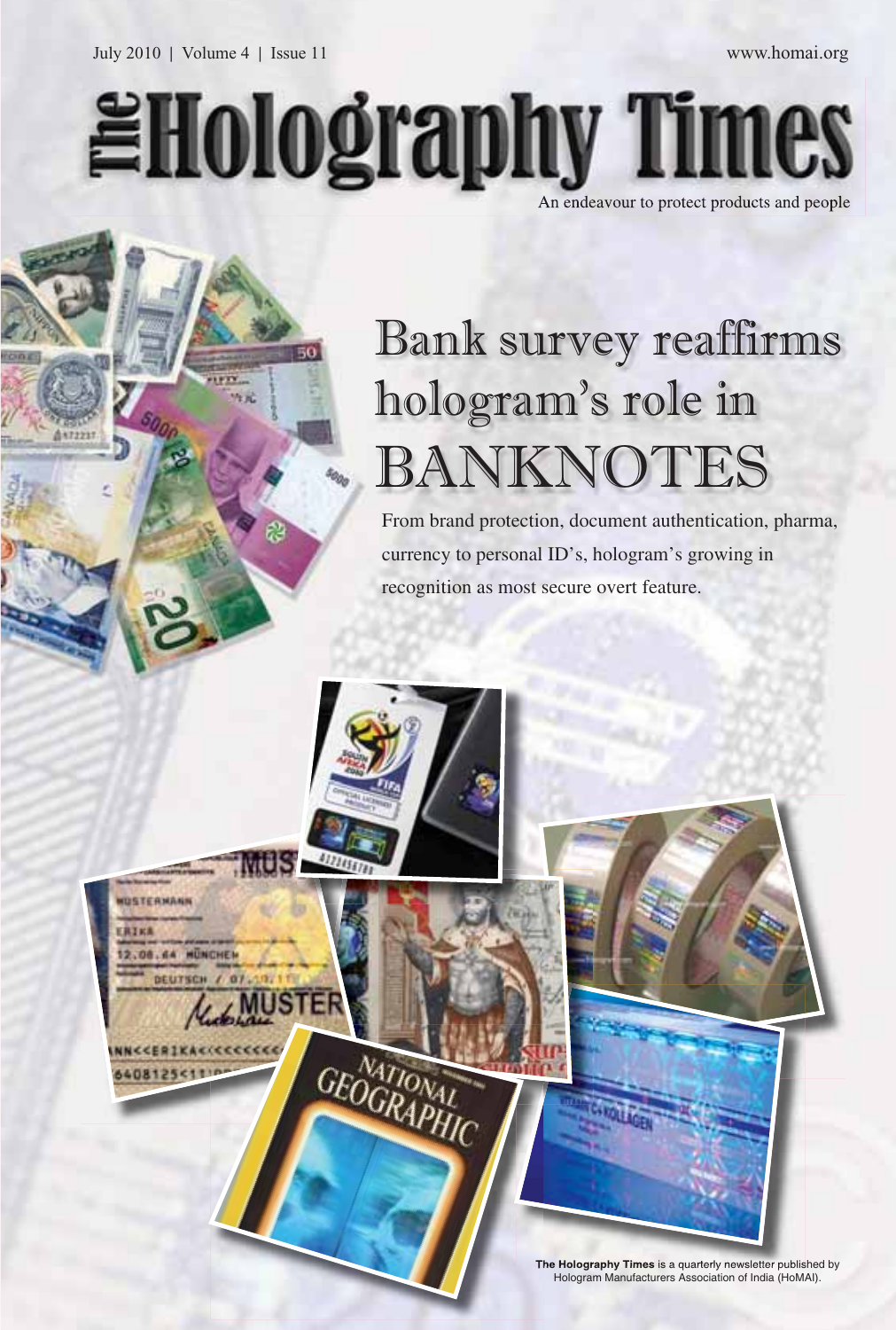## **Viewpoint**

ttention magnet, impossible to put down, visual magic,<br>these are just some phrases used to describe hologram<br>by a layman. these are just some phrases used to describe hologram by a layman.

In the last two months, several occurrences have strengthened the position of hologram in a layperson's life.

First, the Google doodle with hologram on June 5, 2010, that paid tribute to hologram inventor Dr. Dennis Gabor. The whole day, this hologram doodle was displayed on its search engine. This created a lot of buzz all across the world.

Second was the report of a bank survey, which re-affirmed the position of hologram as an effective visual device for banknotes. Although holograms have proved their importance in a bank note, being used by more than 100 issuing authorities and on over 250 banknote denominations worldwide, the findings have once again proved their acceptance.

At a time, when it's a challenge for bank note designers to find anti-counterfeiting features, which can deter counterfeiters as well as assist the visually impaired; the current issues talks on this line as "HOW GLOBAL CURRENCIES CONTINUE TO BANK ON THE BENEFITS OF HOLOGRAPHY".

Besides this, there are regular features like Newsbytes, Patent News, and Industry updates to keep you informed.

As always, we value your comments and suggestions on this issue of Holography Times.

With Best Wishes!

C S Jeena **Editor** 



### **In this issue**

News Bytes 4-6



**7 Global currencies continue to bank on the benefits of holography**





| <b>Tender Updates</b>   | 16 |
|-------------------------|----|
| <b>Patents (India)</b>  | 17 |
| <b>Patents (Global)</b> | 18 |
| <b>Upcoming Events</b>  | 19 |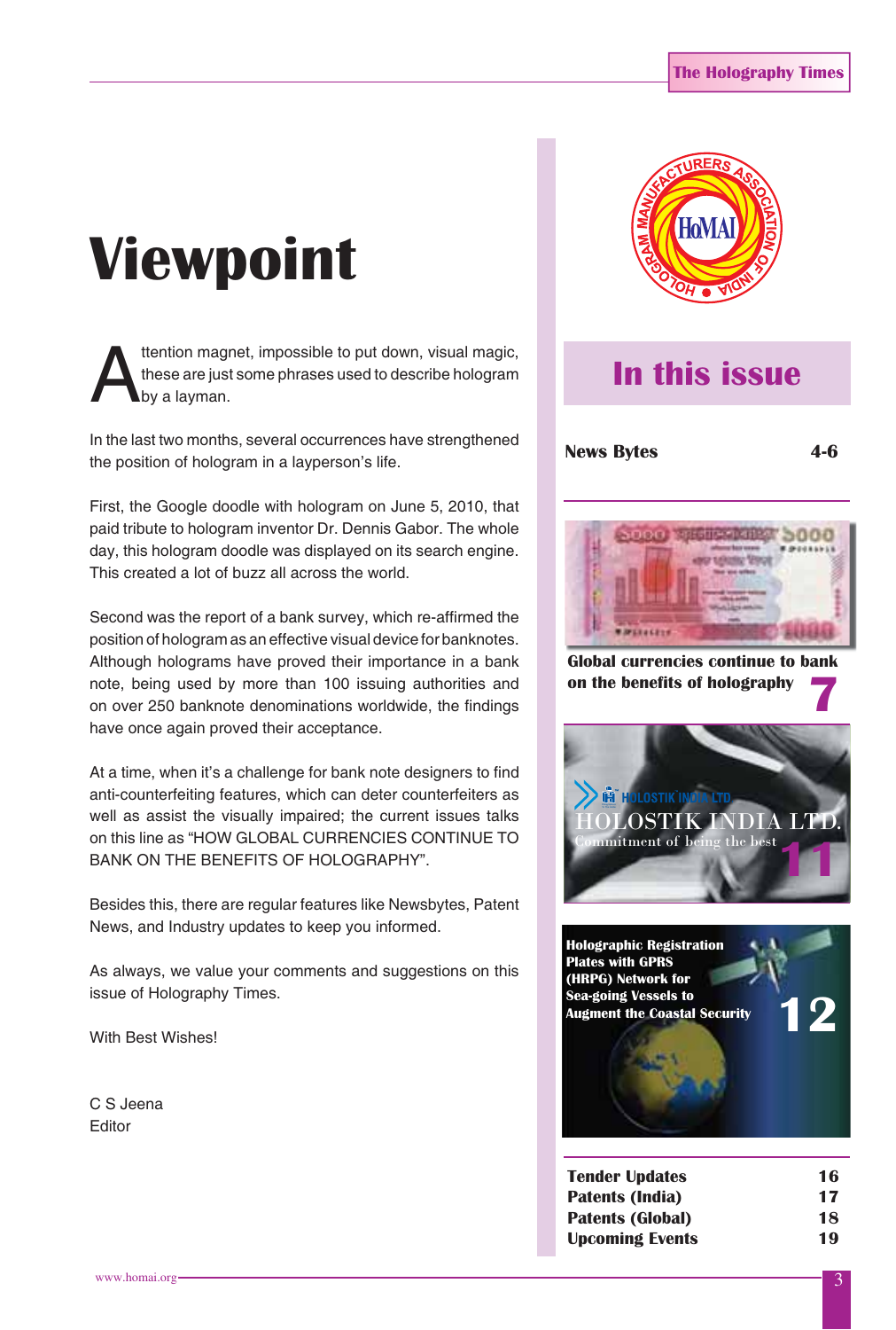

## **Bank survey reaffirms hologram's role in banknotes**

The trade body representing<br>the global hologram industry has welcomed a new finding which reaffirms the hologram's position as a pre-eminent security feature for banknotes.

The International Hologram Manufacturers Association (IHMA) says that more than half of the people (55 per cent) surveyed by The Dutch National Bank recognised holograms as an effective visual security device for banknotes, despite the introduction of other anti counterfeiting technologies.

Holograms scored ahead of features like iridescent strips (2 per cent) and colour changing inks (3 per cent) in the survey, which examined people's recall of banknote security features.

Ian Lancaster, IHMA general secretary, said: "The findings are welcome news as they support the fact that holography continues to be a highly effective, highly flexible weapon in the ongoing battle to thwart banknote counterfeiters and fraudsters.

"People are still reassured by the presence of holograms on banknotes and recognise the benefits they provide. "Clearly, holography continues to hold a vital place in currency security while at the same time we are seeing strong interest from banks and central governments for new ways for this versatile and durable technology to be used."

The annual global volume of banknotes produced is more than 125 billion\*, so the reward for hologram producers capable of providing the technology to overcome the technical challenges is potentially highly lucrative. Projections suggest the market for banknote holograms will be worth \$205 million in 2010, which is 36 per cent increase on the  $2007$  figure – an average of 7 per cent per annum.

The IHMA believes the future will be largely determined by the ability of new forms of optically variable technologies to displace holograms as an effective yet low cost authentication device but other factors are in play too, including their continuing use on existing notes despite the emergence of competing technologies.

Here, the capacity for holography to hold its own against other technologies will depend on pushing the boundaries of innovation even further. For example, its ability to display effects on either side of the note through windows or threads will be a useful benefit. The biggest opportunity will come through growth in the overall usage of banknotes as larger issuing authorities either adopt holograms for the first time or extend their use to further denominations.

*\* The Holopack-Holoprint® Industry updates Source: www.ihma.org*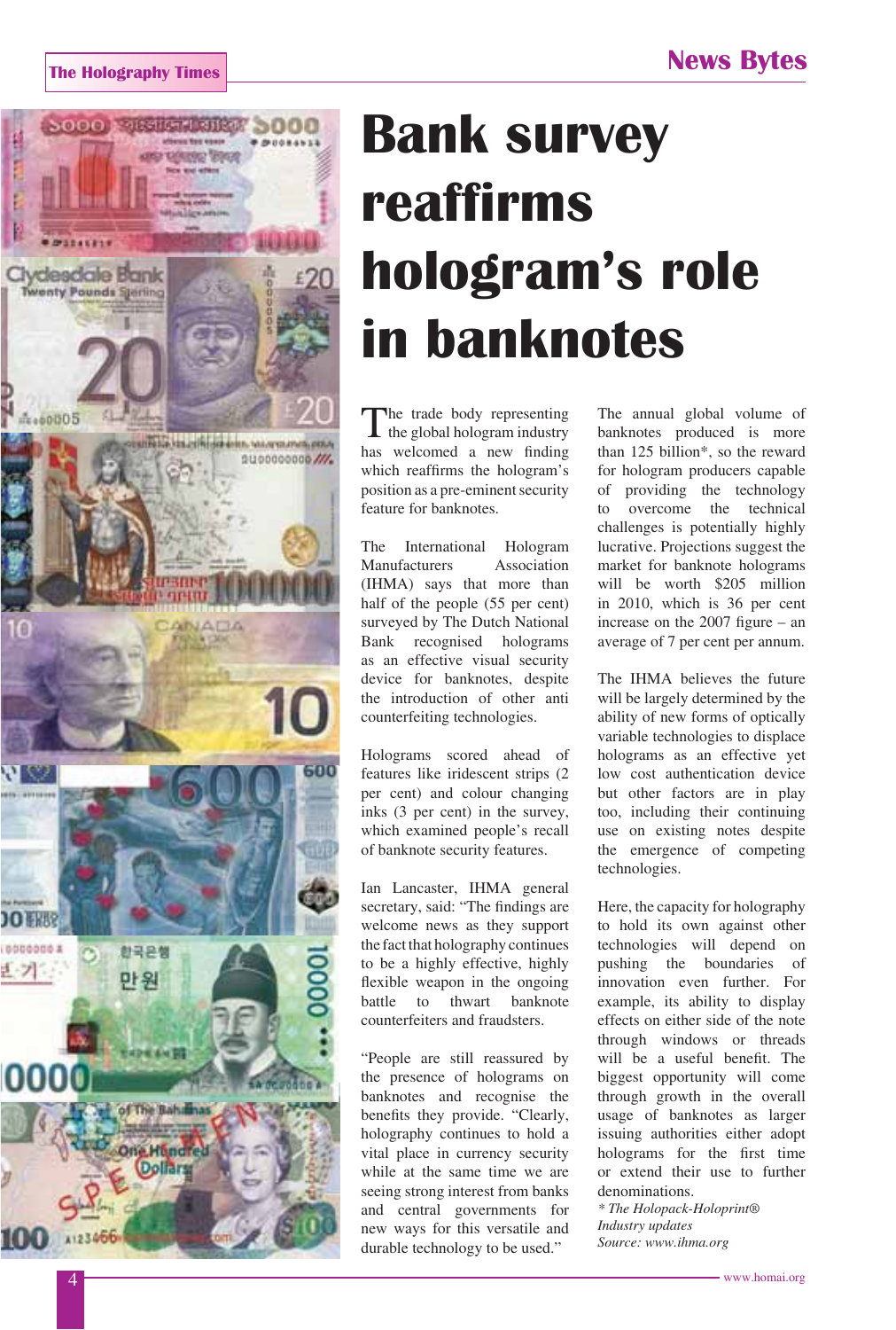## **Holograms to ensure safe liquor**

The Meghalaya state government in India will ensure that holograms are pasted on liquor and beer bottles sold in the state for quality control. " The introduction of holograms on liquor bottles was aimed at preventing the entry of spurious liquor into the state. The move would help the state revenue department to achieve a target of generating Rs 100 crore revenue by March 2011, Commissioner of Excise Mr J A Lyngdoh said. "The excise revenue in 2009-10 was Rs 89 crore but with the introduction of hologram, the department may even cross Rs 110 crore".

The step was come after Meghalaya Deputy Chief Minister, incharge of Finance, Dr Mukul Sangma, had recently proposed to introduce holograms in the state, to check leakage of revenue during his presentation of Budget for 2010-11.

Holograms are used globally, as they are highly versatile and essentially overt features that can be recognised and verified by the common man (public). As of 2007, more than 27 countries (46 per cent of total using tax stamp) are using hologram on their liquor stamps.

In India, Meghalaya is the only state in the North-East to introduce hologram on IMFL products after some other states like Uttar Pradesh, Orissa, Madhya Pradesh, Tamilnadu, Chhatisgarh and Rajasthan are already availing benefit of this technology.



*Source: www.telegraphindia.com*

## **Centre asks states to form panels to curb illegal mining**

The Centre has asked all state governments to constitute highlevel committees to crack down on illegal mining and intensify the drive against the menace. "In the wake of a large number of illegal mining cases coming to the fore, we have asked all states to immediately constitute coordination-cum-empowered committees," Mines Secretary Santha Sheela Nair said. She said that these committees, in line with a similar panel at the Centre, would prepare action plans to prevent illegal mining.

So far, only nine states Andhra Pradesh, Chhattisgarh, Gujarat, Goa, Karnataka, Maharashtra, Orissa, Rajasthan and West Bengal have constituted committees to address issues such as illegal mining and faster processing of mineral concessions.

The states were told that the committees should be headed by either chief secretaries or additional chief secretaries**.** At present, there are not enough legal provisions for Central intervention in illegal mining across the states, while the magnitude of the problem is so great that as many as 42,000 cases were detected in 11 mineral bearing states last year.

The states have also been asked to track the movement of vehicles carrying minerals, and use bar codes and holograms on transport permits.

The Centre has asked the states to report all instances of illegal mining and use satellite imagery to detect such activities. It had also asked for cells to be set up to monitor price trends, as a spurt in prices is usually linked to increased illegal mining activities. "We have directed states to set up cells to monitor iron and manganese ore prices, as a spurt in prices often indicates an increase in mining activities. We have found that a lot of mining takes place using legal licenses for mining in areas other than specified," Ms. Nair said.

The states have also been asked to track the movement of vehicles carrying minerals, and use bar codes and holograms on transport permits. Other directions, she said, include the collection of information from ports, customs authorities and the Ministry of Commerce on export of ores and compulsory registration of all endusers to check payment of royalty before purchase of ores. The state governments have also been asked to finalize mineral concessions faster.

Ms. Nair said that though the move to curb illegal mining may result in a slight dip in iron ore production, it would increase in time due to the opening of new mines. The country produced 226 million tonnes of iron ore in the last fiscal. Meanwhile, a provision that has been added to the new mining legislation states that anyone found guilty of illegal mining will be debarred from doing it anywhere in the country.

*Source: Business Line, Delhi*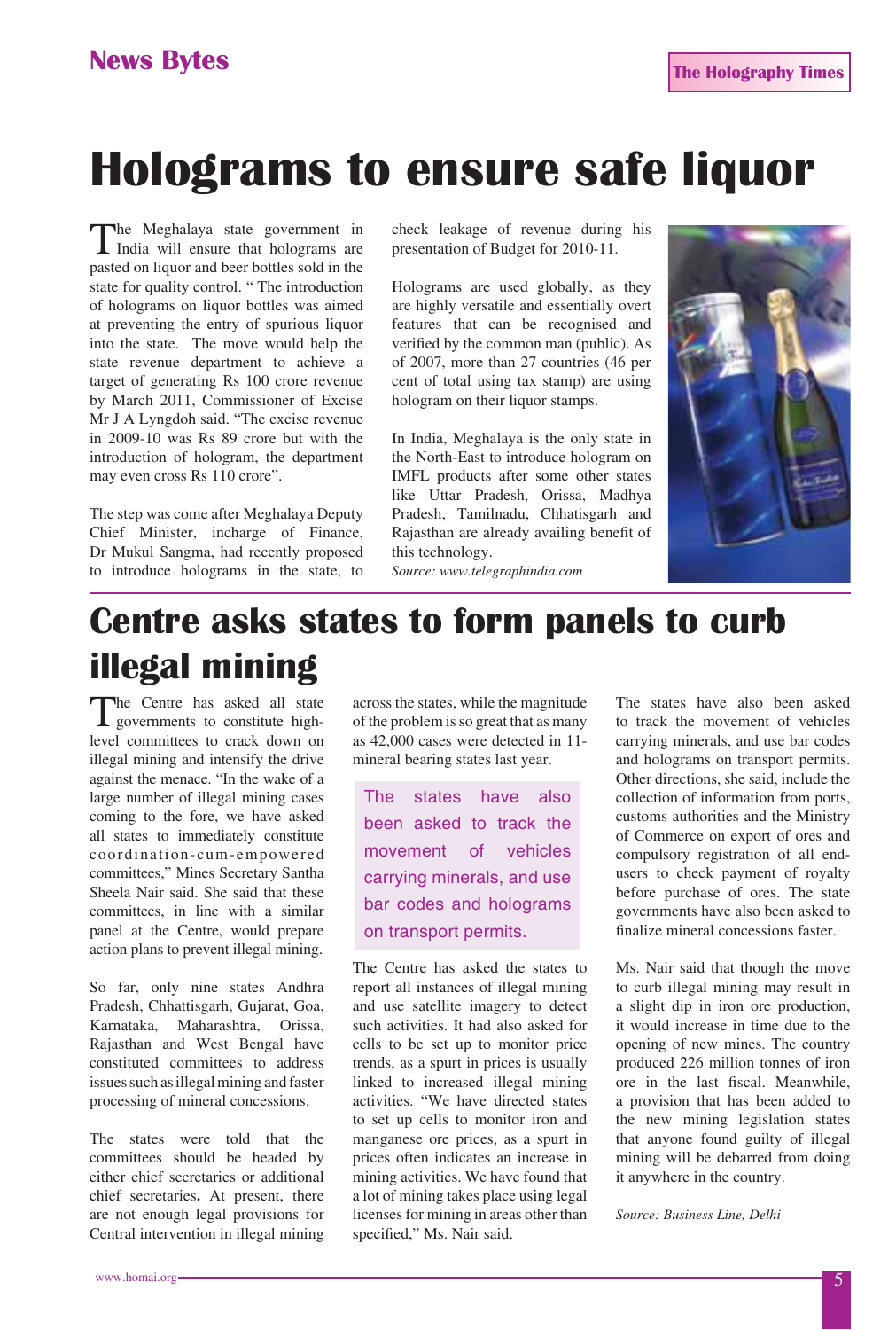### **NASA's anti-counterfeiting measures fall short**



Portland, Ore., — While battling counterfeiters is nothing new for famous jewelry makers and popular video game companies, fake components have become a significant challenge for high-end electronic manufacturers, directly impacting NASA and the U.S. Department of Defense. At this year's NASA Project Management Challenge, presenters documented how counterfeit parts have impacted NASA's and the U.S. military's products and programs to the tune of higher project costs, reduced performance, product failure and extensive delays.

In 2009, a NASA probe project was delayed nine months and exceeded its budget by more than 20 percent, partly because of a counterfeit part. According to BrandWatch Technologies, a global leader in brand security and product authentication solutions, the problem extends beyond NASA's dollars and timelines — risking personal safety, diminishing confidence in U.S. aerospace programs,

and impacting the businesses of legitimate component manufacturers.

"The effort it takes to get astronauts one step further into space is immense, so the fact that counterfeiters have penetrated our space exploration and defense programs is a shock and certainly raises concerns," said Phil Huff, chief executive officer of BrandWatch Technologies. "Unfortunately, globalization has made it more difficult than ever to control the millions of parts and sources within supply chains, including those that support NASA. The only way to truly protect legitimate companies and the integrity of their parts, and enforce NASA's compliance and safety standards, is through proactive product authentication."

In response to its counterfeit problems, NASA adopted SAE AS5553, an aerospace parts standard issued in 2009. The standard intends to mitigate NASA's and the military's risk of "receiving and installing counterfeit electronic parts." SAE AS5553 recommends that parts be subject to eight individual tests, including x-rays, thermal cycling and electrical testing, all designed to ensure the compliance of the products that the U.S. aerospace programs and military purchase. These tests, as well as the additional guidelines in SAE AS5553, are good first steps in the war against counterfeiters, but additional efforts are required to address a product's authenticity.

"Regardless of the industry, counterfeiters are in business to mimic the appearance and performance of original products," added Huff. "Their fake products undermine the global economy, ruin businesses and put people at risk, so the question shouldn't be whether a product will work; rather, is it truly authentic?"

*Source: www.brandwatchtech.com*

## **Google Celebrated 110 years of holography inventor**

Internet Giant Google had celebrated the 110th birthday of Hungarian<br>engineer and inventor of holography Dennis Gabor. To mark his birthday engineer and inventor of holography Dennis Gabor. To mark his birthday on June 5, 2010 Google had put a special holography based Doodle on its logo. The Doodle is green in color owing to the Holography effect and sports "Google" inscribed against a black background.

Born on June 5, 1900 in Budapest (Hungary), a genious from childhood he received his first patent at the age of 11, and studied electrical engineering in his university life. He was the first one to have come up with the concept of holographic in 1947 while working to improve the resolution of an electronic microscope. He also received the 1971 Nobel Prize for his contribution to the field of physics.





*Dr. Dennis Gabor The Father of Holography*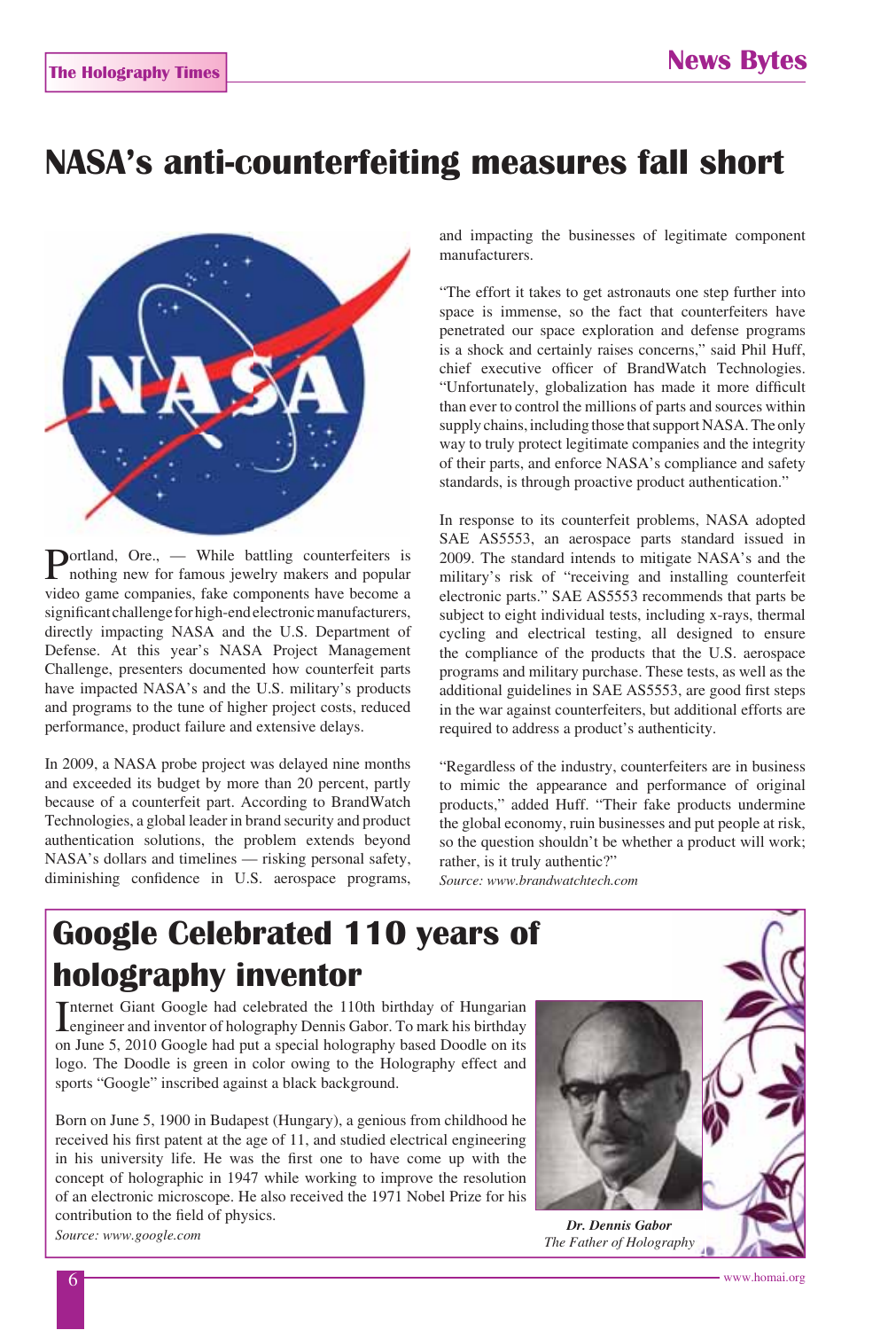## **Global currencies continue to bank on the benefits of holography**

*The annual global volume of banknotes produced is more than 125 billion\*, so the reward for hologram producers capable of providing the technology to overcome the technical challenges is potentially highly lucrative. Here, Ian Lancaster of the International Hologram Manufacturers Association traces the growth of holograms for banknotes and looks at the future for this highly versatile technology. Ian Lancaster*



*General Secretary, IHMA*

The history of holograms on banknotes<br>
can be traced to the 1980s when the Australian commemorative \$100 and the Austrian 500 Schilling were issued in 1988. The latter – a paper note on which a hologram was applied as a hot-stamped foil patch - is credited with paving the way for the subsequent development of the market.

These early successes were followed by Kuwait and Poland adopting holograms for their paper currencies before Bulgaria introduced the first holographic stripe on a banknote – on its the 2000 leva note. Over the last 15 years growth has been steady with patches initially the preferred method of applying holograms to notes before being overtaken by stripes. Holograms can also be incorporated into the windowed security threads that are

increasingly making an appearance in banknotes. *(See Fig.1 and Fig. 2)*

By the end of 2007, holographic patches and stripes accounted for more than 80percent of all holographic features on banknotes with more than 90 currencies featuring them on one or more circulating denominations. It is estimated that of the 125 billion notes produced in 2007, 42 billion featured a hologram as either a foil or a thread while the banknote market for hologram producers in the same year was worth \$136 million.

The success of holograms for banknotes has been primarily due to their role as a Level 1 security feature for recognition by the public, who are increasingly viewed by central banks as key participants in the fight against counterfeiting.



*Fig.1: The new Bangladesh 1,000 Taka with 4mm wide holographic windowed thread. Bangladesh*  was one of the first countries to put holographic thread into its banknotes

**66** The success of holograms for banknotes has been primarily due to their role as a Level 1 security feature for recognition by the public, who are increasingly viewed by central banks as key participants in the fight against counterfeiting.  $\bullet \bullet$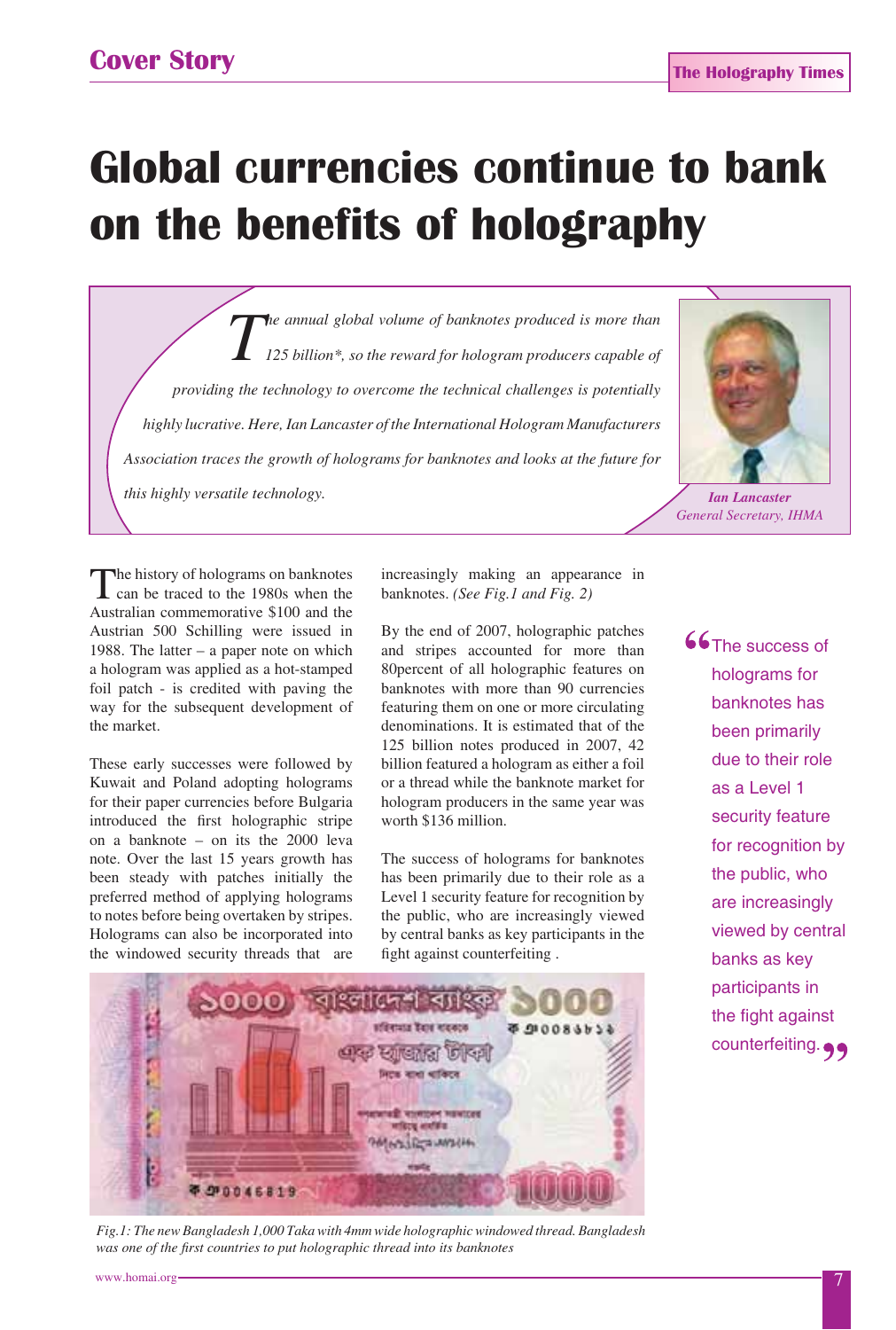



*Fig.2: This banknote produced for Bank of Guatemala shows two versions. The first with holographic stripe. The second, which replaced it just a couple of months ago, minus the holographic stripe but with a holographic thread instead.* 

Today the technology remains very much to the fore as part of an array of overt features which make it quick and easy for people, not only the general public and but also cashiers and those operating cash tills in stores, to recognise whether or not a banknote is bonafide

The banknote market is something of a 'holy grail' for hologram producers due not only to the very large volume of notes produced but also the technical challenge it presents, requiring new techniques, many of which have been successfully adapted and reinforced holography's capacity for innovation and ability to find new commercial applications.

#### **Early challenges**

The history of holograms for banknotes is one of quiet evolution. Once the early technical complexities of producing high volumes of foil with the necessary properties of adhesion and durability to bond the substrate and withstand the rigours of application and wear and tear in circulation were solved, it became easier for holograms to be integrated into the overall banknote design. This required complex and sophisticated demetallisation to register along with overprinting and the development of ever wider threads and stripes for better visibility but nevertheless laid a platform for success. Nowadays, the shift is towards the development of optically variable features which not only change according to the viewing angle but can also be viewed from the front or the reverse of the note, or in reflected versus transmitted light. This development is being driven by the papermakers seeking to emulate the transparent window in polymer substrates - the patent on windows in banknotes has expired and a number of suppliers are now taking advantage by developing their own versions.

These involve an aperture on the banknote either formed during the papermaking process or cut afterwards, with an overlaid film to cover the aperture and create the window. If this film is holographic then demetallisation to register is vital to providing the required combination of diffractive effects together with their viewing access from either side of the banknote.

Louisenthal is a leading manufacturer of banknote and security paper for global markets, supplying over 100 countries worldwide with high-grade products as well as a major supplier of euro banknote paper to many central banks. It pioneered the use of holographic stripes on banknotes, and its range of holographic and related optically variable devices for banknotes now include Varifeye - a feature comprising an aperture which is created during the papermaking process with a film overlay, which can incorporate holographic effects. *(See Fig.3a and Fig. 3b)*



*Fig.3a: The heart of varifeye: The design in the foil of the banknote window changes depending on the background.*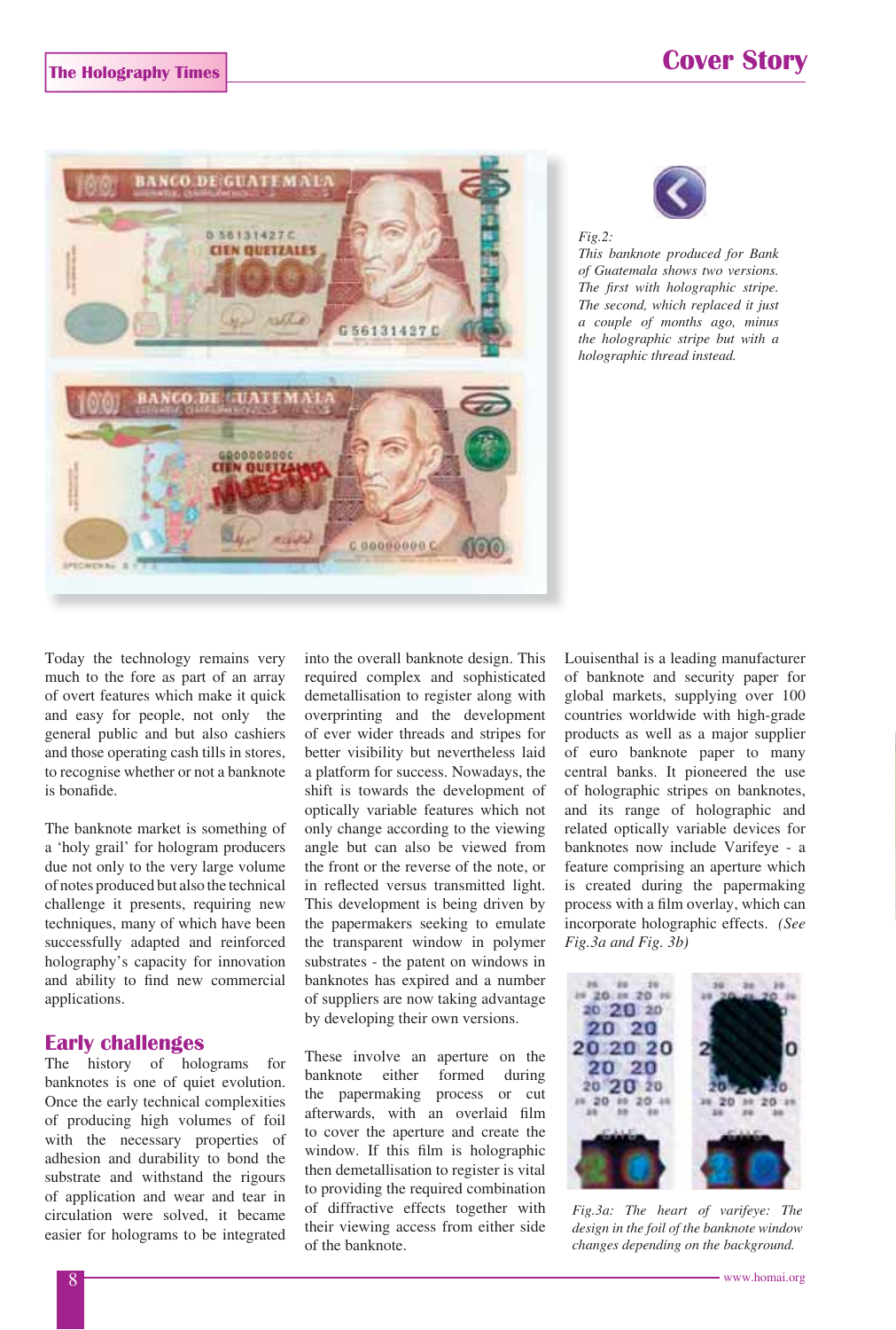#### **Cover Story**



#### *Fig.3b:*

*Forgery-proof and high quality: To commemorate the 120th anniversary of the fi rst issuance of lev bank notes, Bulgaria's 20-lev bank note was fitted with the new security feature varifeye® — thus creating a fusion of the historical with the modern.*



Another technology is Optiks™ from De la Rue la Rue, the world's largest banknote printer. Optiks™ is a super wide thread (18mm) which contains a transparent area that is viewable from both sides of the note and can, if required, incorporate a hologram, (*Fig.4).*  De La Rue, through its subsidiary De La Rue Holographics, is also a major suppleir of 'conventional' holograms (patches, stripes and threads) for banknotes.



*Fig.4: An 18 mm wide Optiks™ security thread on the Fiji \$ 100 note* 

Hot stamping specialist Leonhard Kurz is also an innovator in the field of holograms for banknotes. The company, which pionnered holographic hot stamping foils for currency and still retains the largest market share, has recently launched a number of new features specifically for use in conjunction with windows or apertures. One example is Kinegram recolor®, which provides a fundamentally different, and unexpected, effect depending on whether the note is viewed from the front or reverse.

Also new is Kinegram voLume®. Images are mass produced by coating a laminating film with photopolymer, passing this through a unit where a laser exposes the image onto the film, UV curing this and then applying adhesive in the same way as conventional foil. This is then combined with surface relief features. The foil for the former is fully or partially demetallised to provide transparency and the voLume layer is applied underneath. The result is a kaleidoscope of images and effects offering dynamic movement, animation, pop-ups, impressive threedimensionality, single and multiple colours.

These effects can be further enhanced by the combination of the Kinegram voLume with the company's zero. zero® technique, which offers an exceptionally precise level of demetallisation to register. The overall thickness of the film is less than 40 microns. Kurz has worked with Swiss papermaker Landqart on the integration of the Kinegram volume into the latter's new Durasafe paper, using the OptiNota-H from KBA GIORI for application.

Other developments include foils and threads from Louisenthal and Hueck Folien which combine colour shift and holograms and a new security thread from Russia which is anchored in the paper down its edges rather than by the layer of paper fibres on its reverse. This means that it can be viewed from both sides of the note and, as with the window or aperture, offers the opportunity for different diffractive and other optically variable effects to be created that vary according to whether the note is viewed from the front or reverse.

#### **Future growth**

Projections suggest the market for holograms used on banknotes will be worth \$205 million in 2010, which is 36percent increase on the 2007 figure – an average of  $7$ percent per annum. The future of holograms for banknotes will be, to a large extent, determined by the ability of new forms of optically variable technologies to displace them as a highly effective and low cost authentication device but other factors are in play too, including their continuing use on existing notes despite the emergence of competing technologies. Here, the capacity for holography to hold its own against other technologies will depend on pushing the boundaries of innovation even further. For example, its ability to display effects on either side of the note through windows or threads will be a useful benefit.

The biggest opportunity will come through growth in the overall usage of banknotes as larger issuing authorities either adopt holograms for the first time or extend their use to further denominations. Countries like India, where the focus in recent years has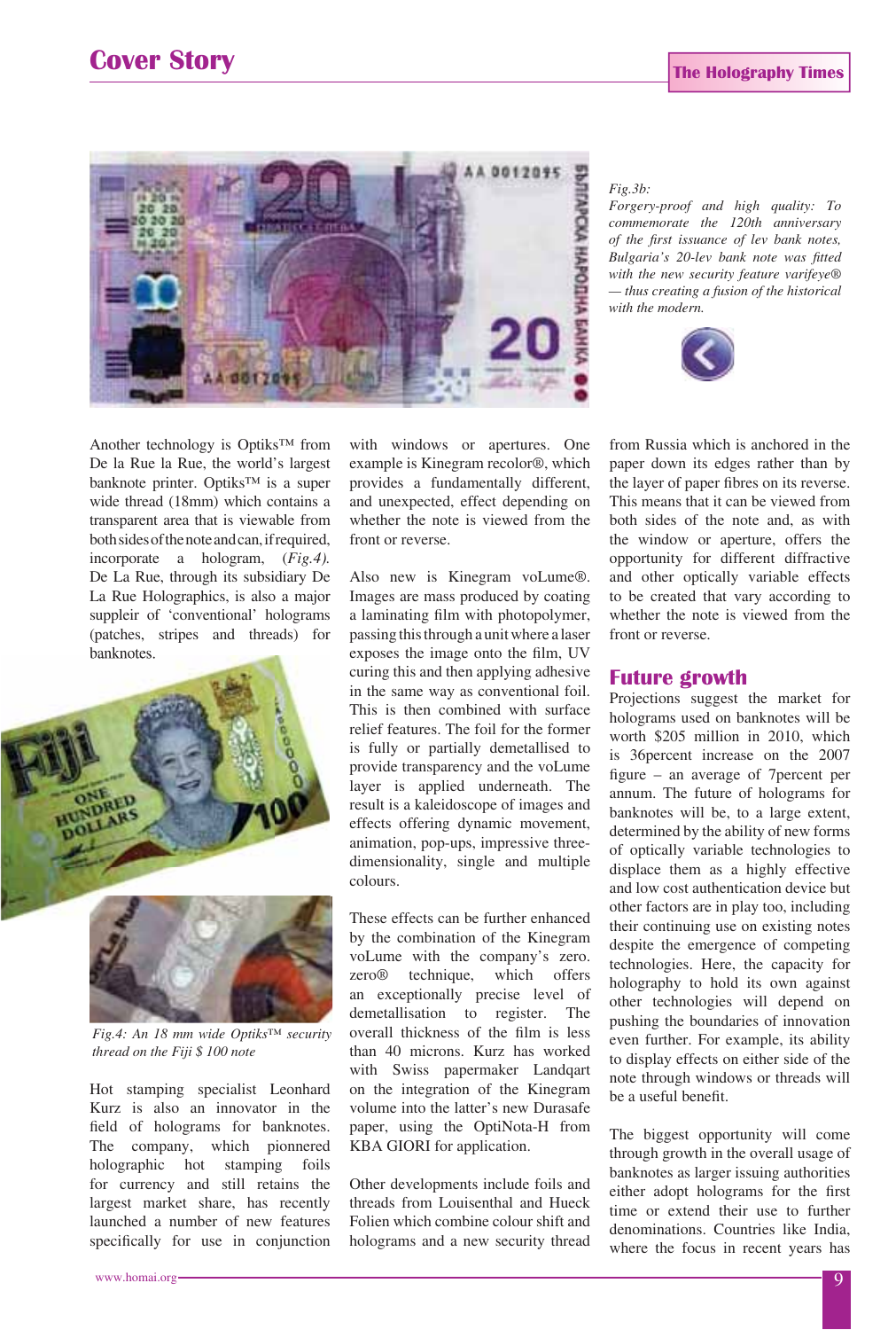been meeting the demand for clean banknotes for a rapidly expanding economy, also offers opportunities. Although self-sufficient in banknote printing, it currently imports more than 90percent of its paper requirements but with two new paper mills being built, the country may use the opportunity to install short formers for wide thread integration and/ or foil application equipment.

 holography was recognised in a 2007 special report by the US **National** Research Council as having a definitive role in the fight to combat banknote counterfeiting India's emergence as an Asian powerhouse could prompt the authorities to upgrade the security of the rupee in a bid to thwart criminals who will undoubtedly be tempted to fill the gap in banknote capacity with counterfeit ones. This is true of other fast growing economies as well as places like Russia, Iran, Indonesia and Brazil where the focus could switch from meeting banknote demand to greater security – opening up opportunities for holography.

Predictions that cash would be displaced by alternative transactional devices – mainly card and electronic payments, particularly in the more advanced Western economies, have failed to materialise and banknote volumes have averaged 5-7percent during the period of global economic growth over past 10 years or so. And, even as economies struggle to emerge from recession, there doesn't appear to be a corresponding decline in banknote demand – indeed, year on year growth of around 3percent is predicted. Although lower than previous volumes, these is clearly good news for banknote hologram suppliers.

#### **Tackling counterfeiting**

However the biggest incentive for keeping holograms on banknotes, and thereby offering reassurance that holography will have a role to play well into the future, remains their use in the on-going battle against counterfeiting. There are no global figures for counterfeit losses but, for example, the losses from counterfeit Euros in 2007 were around \$47 million and for the US \$ approximately \$62 million. So, although counterfeiting of banknotes in itself is not of particular grave concern, the real motivation for governments to keep the issue within sight is to maintain public confidence.

Currencies lubricant the wheels of industry and society and any loss of confidence – even

the slightest – can cause disproportionate amounts of damage which take years to rectify. That's why banking authorities and governments go to huge lengths to maintain the integrity of their currency; devising sophisticated security and anti-counterfeiting strategies where the hologram has, and will undoubtedly continue to play, a significant role in preventing criminals from reproducing fake banknotes.

And to reinforce its importance, holography was recognised in a 2007 special report by the US National Research Council as having a definitive role in the fight to combat banknote counterfeiting. The report, entitled A Path to the Next Generation of U.S. Banknotes: Keeping them Real, 'identifies' 21st century materials and technologies to deter 21st century counterfeiting of banknotes. Included in the comments was a recommendation that currency features should be combined in different ways to provide a layered defence against counterfeiters. This included 'the addition of high technology optical devices that produce dramatic visual effect, such as diffractive optical variable devices' (the generic term for high security holograms).

The report further cemented the position of holograms and related devices as a fundamental security measure for banknotes and, by extension, other government issued documents that require protection against counterfeiters.

So, with the seemingly remorseless march of technology and the resolve of governments, anti-counterfeiting agencies and companies around the world to remain one step of the counterfeiters, as well as the casual opportunist, there's no reason why the hologram will not continue to evolve and continue to be an instantly recognisable feature on today's and future generations of banknotes.

- *1 The Holo-pack•Holo-print® Industry Study & Market Report 2007-2012, Reconnaissance International.*
- *2 "A Path to the Next Generation of U.S. Banknotes: Keeping them Real", Committee on Technologies to Deter Currency Counterfeiting, US National Research Council.*

The author, Ian Lancaster is General Secretary of International Hologram Manufacturers Association (IHMA). If you would like to respond to the contents of this article, please send an email to info@homai.org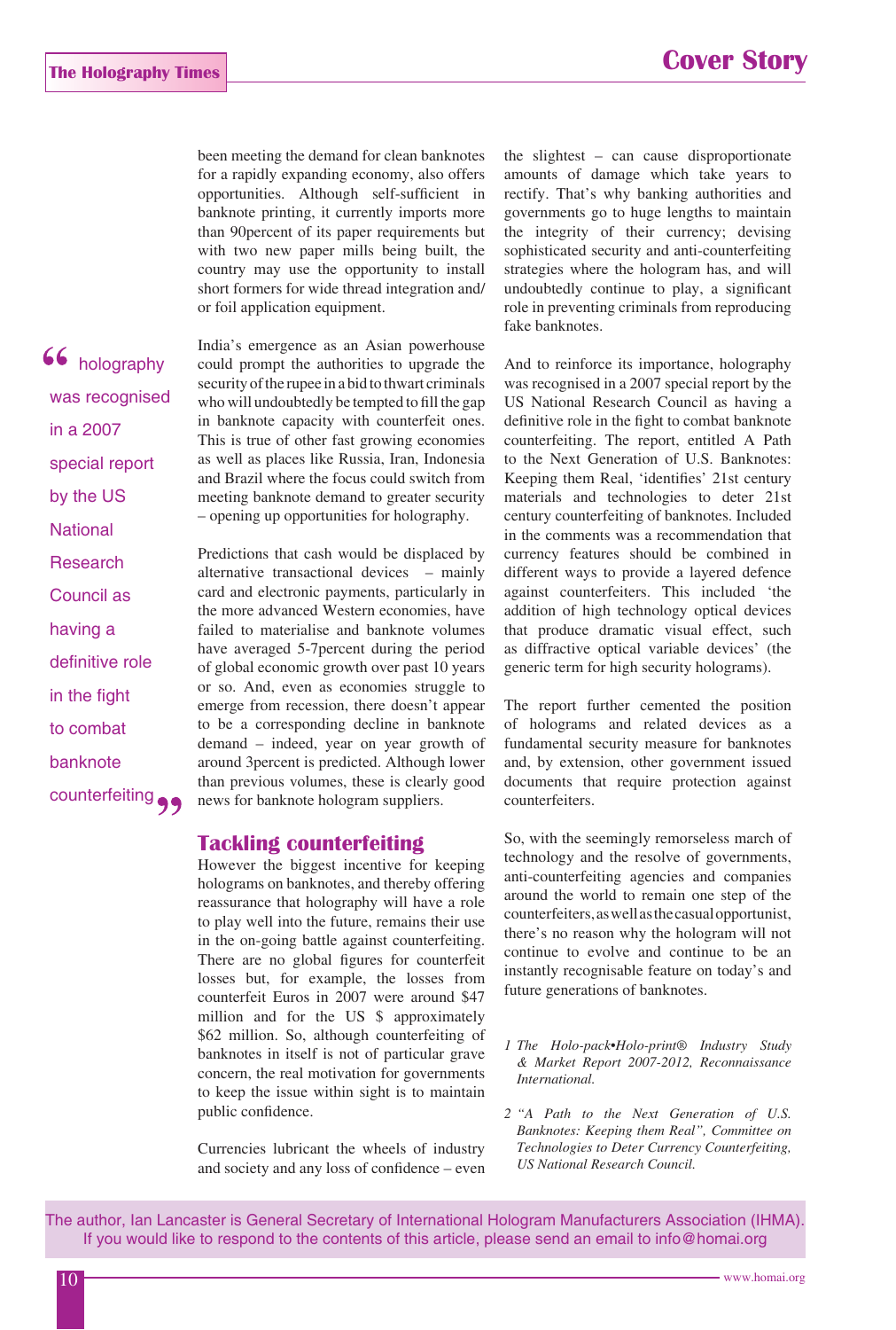### **Holographic Registration Plates with GPRS (HRPG) Network for Sea-going Vessels to Augment the Coastal Security**

Sajan Ambadiyil \* a, V.P.Mahadevan Pillaib, V.Praveenc, K.G.Jayana and S.K.Sudheerd, Member, IEEE.

a Center for Development of Imaging Technology(C-DIT), Trivandrum, Kerala, India 695027.

b Department of Optoelectronics, University of Kerala, Kerala, India.

c Bharath Sanchar Nigam limited(BSNL), Kerala-India

dPhotonics and Microwave Division, School of Electrical Sciences, VIT University, Vellore, Tamilnadu, India 632014 \*ambadycdit@gmail.com

Abstract— Unregistered fishing boats and those displaying fake registration numbers is being used for criminal activities in the coastal areas. Recent terrorist attacks in Mumbai and the warnings from the intelligence agencies necessitate tamper-proof Holographic Registration Plates with GPRS (HRPG) networking system on all sea going vessels to augment the coastal security. The (HRPG) networking system which includes several security features is a regular reflective tetrahedron in shape, designed with holographic, laser etched and embossed security features to protect against forgery. The system comprises of a GPRS (General Packet Radio Services) and GPS (Global Positioning System), along with a micro-chip containing the whole information regarding the vessels and sailors/fisherman. The location and identity of the seagoing vessels can be easily traced and tracked out by the enforcement authority. The paper reports in details about the Hologram preparation, related design considerations and it advantages.

*Index Terms***— Chromium holograms, registration system GPRS, GPS, satellite mapping**

#### **Introduction**

FISHING boats displaying fake registration numbers often just scrawled in paint on the hull or without any registration numbers as in figure 1, are being used for criminal activities in the coastal areas. The recent attacks in Mumbai, India reveal that "foreign" terrorists had used a fishing boat without any identity to arrive at their destination. Intelligence agencies also warned that many militant groups are using small sea-going vessels to use as light gunboats. In the light of the above, as requested by the Government, a tamper-proof Holographic Registration Plates with GPRS (HRPG) networking system for Seagoing vessels was proposed and demonstrated to augment the costal security on all sea-going vessels.

There are several methods for the recording of security hologram. Nobukazu et al. developed a new multiplexing method for producing binary computergenerated holograms (CGH's) for security applications [1]. This method is based on double recording of two types of coding method upon binary CGH's. The CGH synthesized by the proposed method can have multiple image planes from the region close to the hologram (image region) to infinity (Fraunhofer region) without severe degradation of reconstructed images in the image region. Amit et al. reported a simple method for making dual beam encoded extended fractional Fourier transform (EFRT) security holograms2 . The hologram possesses different stages of encoding so that security features are concealed and remain invisible to the counterfeiter. These concealed and encoded anticounterfeit security features in the security hologram can only be read through a key hologram. Raj Kumar et al. reported a new method is described to create secretecodes in the security holograms for enhancing their anticounterfeiting characteristics<sup>3</sup>. In the present investigation, security holograms have been designed and developed particularly for sea going vessels to be used as tamper free registration number plates. Holographic Registration Plates with GPRS (HRPG) networking system on all sea going vessels to augment the coastal security. The (HRPG) networking system which includes several security features is a regular reflective tetrahedron in shape, designed with holographic, laser etched and embossed security features to protect against forgery. The system comprises of a GPRS (General Packet Radio Services) and GPS (Global Positioning System), along with a micro-chip containing the whole information regarding the vessels and sailors/fisherman. The location and identity of the sea-going vessels can be easily traced and tracked out by the enforcement authority. The paper reports in details about the Hologram preparation, related design considerations and its advantages.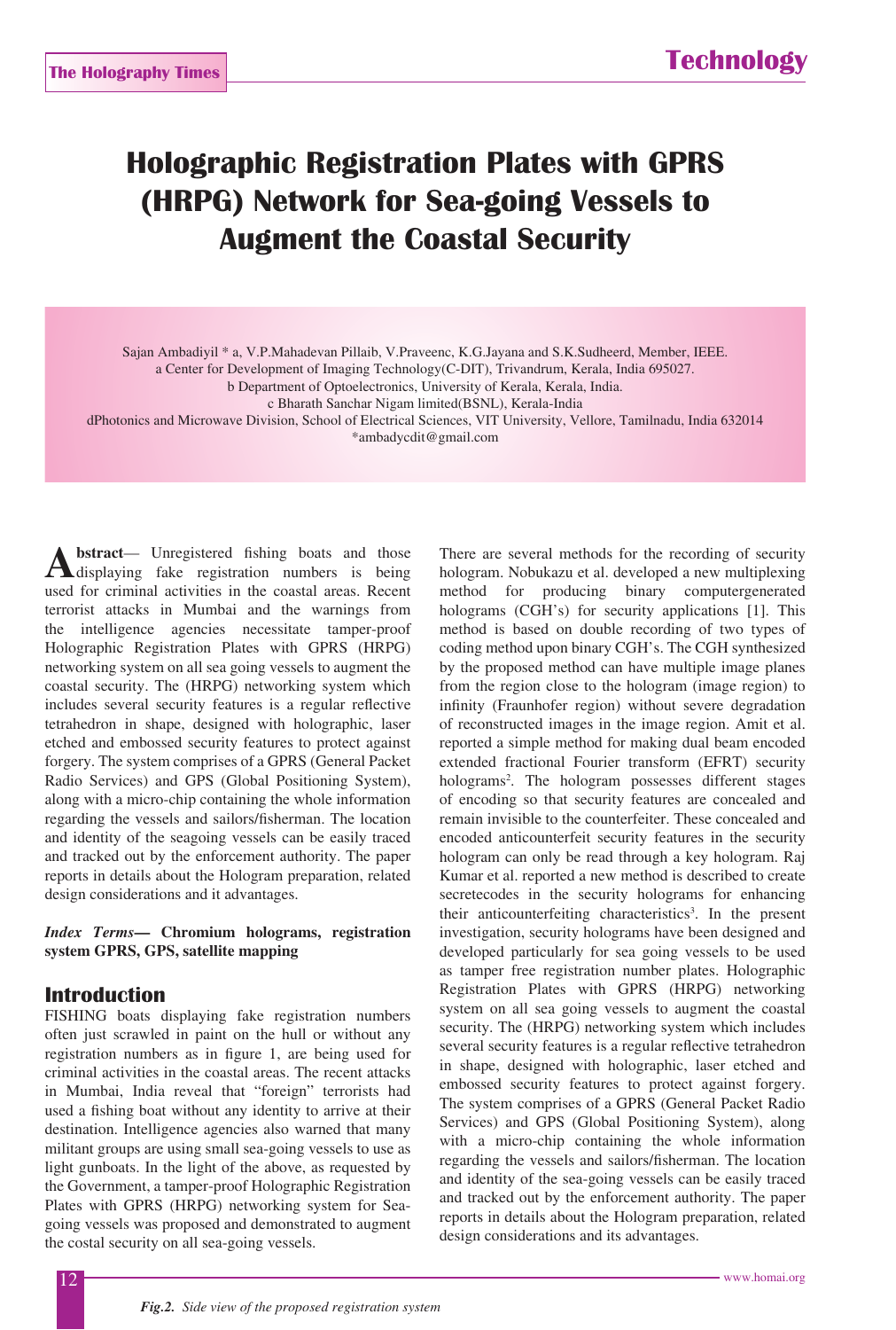#### **Present registration marking on sea-going Vessels**

The on-going registration marking system of the sea going vessels in Kerala is as shown in the figure 1. Presently the registration mark is made on the hull of the boat or at the beading of the top of the Wheel house. From the figure 1, it is seen that none of the registration mark is conspicuous even at day time. As ordinary paint is used for marking the registration on the hull of the vessel, the wipe out possibility for the registration details are very high. Any counterfeiter can mark the fake registration number quite easily. Displaying fake registration numbers, often just scrawled in paint on the hull, is being used for criminal activities now days in the coastal areas. Recent Mumbai attack remains one of the painful examples for the same. In addition, as the registration mark is not clear even from the nearby point of view, the Law enforcement authorities face great difficulties to trace out the authoritative details of the sea going vessels.



*Fig.1. On-going registration marking system*

#### **Holographic registration plates with (HRPG) networking**

The Holographic Registration Plates with GPRS(HRPG) networking system is a regular reflective tetrahedron in shape, designed with holographic, laser etched and embossed security features to protect against forgery. The



side view of the proposed registration system is shown in the figure 2. As the system comprises of a GPRS (General packet radio services) and GPS (Global positioning system), along with a micro-chip that contain the whole information regarding the vessel and sailors/fisherman, the location and identity of the sea-going vessels can be easily traced and tracked out. The HRPG system will be fixed on the sea going vessel at the top of the wheel house. The system is designed as a regular tetrahedron as in the figure 3, to ensure clear visibility from all sides as well as from the top. In addition this design can also withstand the strong winds and the harsh climate of the turbulent sea.



Fig.3. Reflective regular tetrahedron in shape

From the security angle, it will help rescuers in avoiding delay in operations. The rescue and law enforcement agencies can trace the microchip-implanted (HRPG) vessel, via a satellite at anytime from anywhere. The radio signals automatically activate immediately as the vessel start to sail and the position of the vessels will be regularly updates in the database via satellite. The precompiled database of all the registered boats contains all the identity information including engine and hull numbers, its owner's name, operating state, details regarding the dimensions, capacities and power along with fishing technique undertaken. The



*Fig.2. Side view of the proposed registration system Fig.4. Satellite mapping of the Sea-going vessels*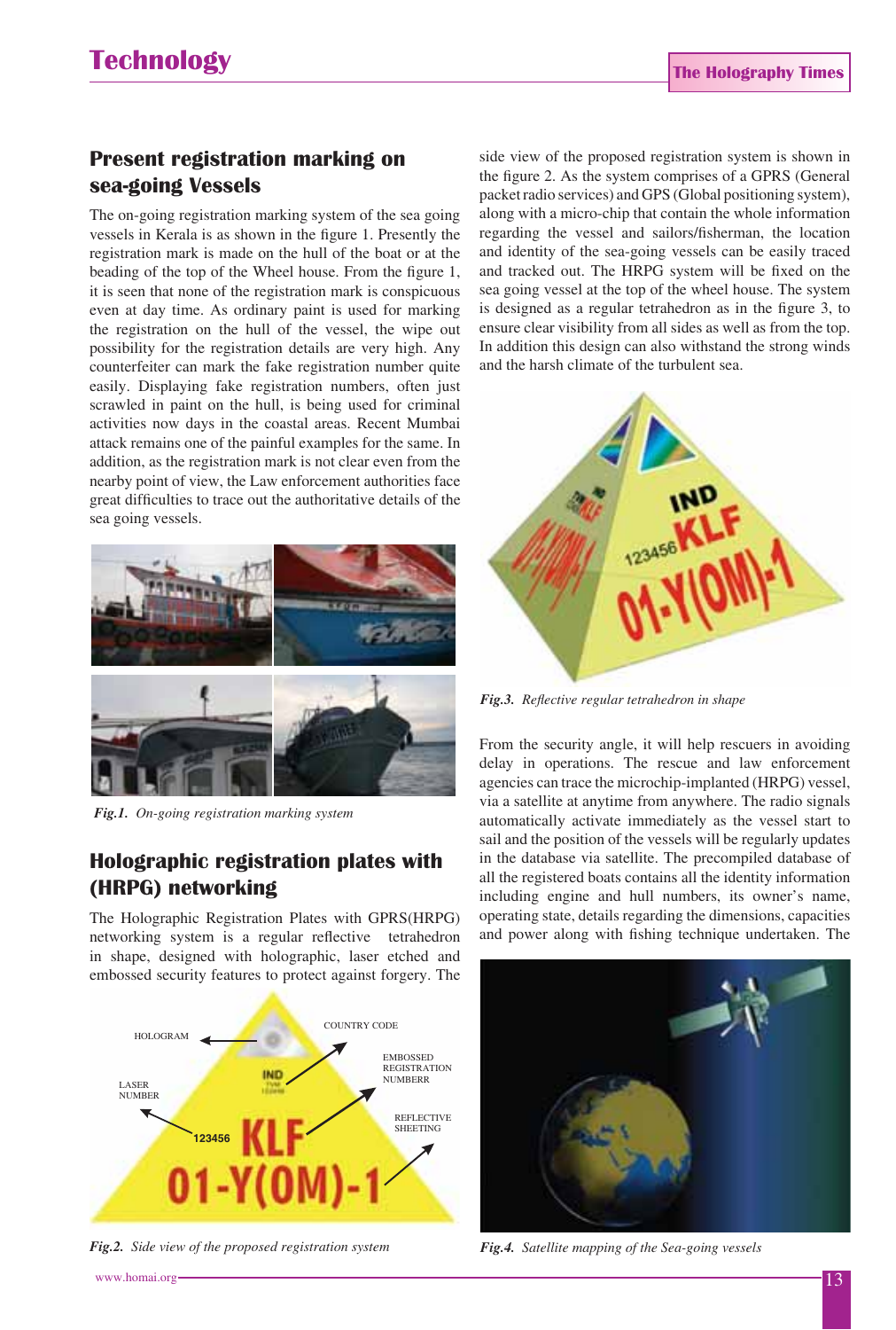entire registered vessel will have specific area, scope and duration to fish. This will be regularly updated in the database along with current status and condition of the vessel. This information will be easily accessible to the law enforcing authorities either via the satellite phone or through the internet. The Schematic representation of the satellite mapping of the sea-going vessels is as shown in the figure. 4.

#### **Typical security features of the HRPG Networking system**

Various security features of HRPG networking system are given below

#### **Shape, Size and Color Scheme**

Reflective regular tetrahedron in shape with side of length 100 cm for Specimen 1 & 60 cm for specimen 2. The shape of the System is designed in such a way to protect the system from the heavy wind while traveling in sea. The letter and numerals is embossed and hot stamped in red color on Yellow background and white back ground for enforcement authorities' sea going vessel.

#### **Embossed Registration Numbers**

In Holographic Registration Plates with GPRS (HRPG) networking system, the letters and numerals will be embossed on aluminum sheets as in the figure. The use of Aluminum reduces weight and also adds corrosion resistance, thereby increasing the life of the plate.

#### **Background Retro-reflective Sheeting**

This feature is to improve the visibility, particularly during the night as well as in the foggy condition. Further white and yellow back ground is chosen as these colors exhibit maximum reflectance and the red letters on this background present maximum contrast in the long vision.

#### **Security Hologram**

A chromium based hologram is embossed on the number plate by hot stamping process. Chromium based hologram makes it possible for the registration system to withstand the inclemency of the weather for many years. Holograms cannot be duplicated and the same is applied in the system in different pattern as shown in the picture. The hologram will carry the image of national emblem which will increase the national pride. Being hot stamped with high pressure at 220° Celsius, this hologram can not be tampered or removed or replaced. Once the hologram embedded in to the sheeting they become the integral part of the system. Hologram on registration plate is easily visible with naked eye so that they give a direct hit about possible fraud if they are missing or destroyed/tampered with.

#### **Laser etched Identification Numbers**

It is unique number for each plate which makes it possible for personalization of the registration plate. It acts as a



*Experimental setup for the preparation of security holograms used for the proposed holographic Registration Plates with HRPG Netwotking*

watermark and cannot be erased. Any unauthorized use can be detected easily. The laser branded number enables easy tractability.

#### **'STATE NAME' Inscription Foil**

The hot stamping film bearing" STATE NAME" will be applied on the embossed letters/numerals on the registration system which is not easy to duplicate.

#### **Country and State Code**

The registration system will carry country and state code providing for the national and state identification.

#### **Conclusion**

The Holographic Registration Plates with GPRS (HRPG) networking system is basically for improving the security and to assist the law enforcing authorities in tracking sea going vessels. The HRPG networking system provides the better visibility and conspicuousness and ensure enhanced night visibility enabling reading the number plate and identifying the vehicles. It also prevent multiple vessel registration on a single number, and can further regulates the transfer of vessel ownership, hitting at the root of the gray market. The proposed system prevents tax evasions and hence an increase in state revenues.

#### *References*

- *[1] Nobukazu Yoshikawa, Masahide Itoh, and Toyohiko Yatagai, "Binary computer-generated holograms for security applications from a synthetic double-exposure method by electron-beam lithography",Optics Letters, Vol. 23, Issue 18, pp. 1483-1485,doi:10.1364/OL.23.001483.*
- *[2] Amit K Sharma1,D P Chhachhia1,C G Mahajan, "Dual beam encoded extended fractional Fourier transform security hologram with in-built repositioning", Pramana Journal of Physics,Vol. 70, No. 1,pp131-139,2008.*
- *[3] Raj Kumar, D Mohan and A K Aggarwal,"Interferometric key readable security holograms with secrete-codes",Pramana Journal of Physics,Vol. 68, No. 3,pp443-450,2007*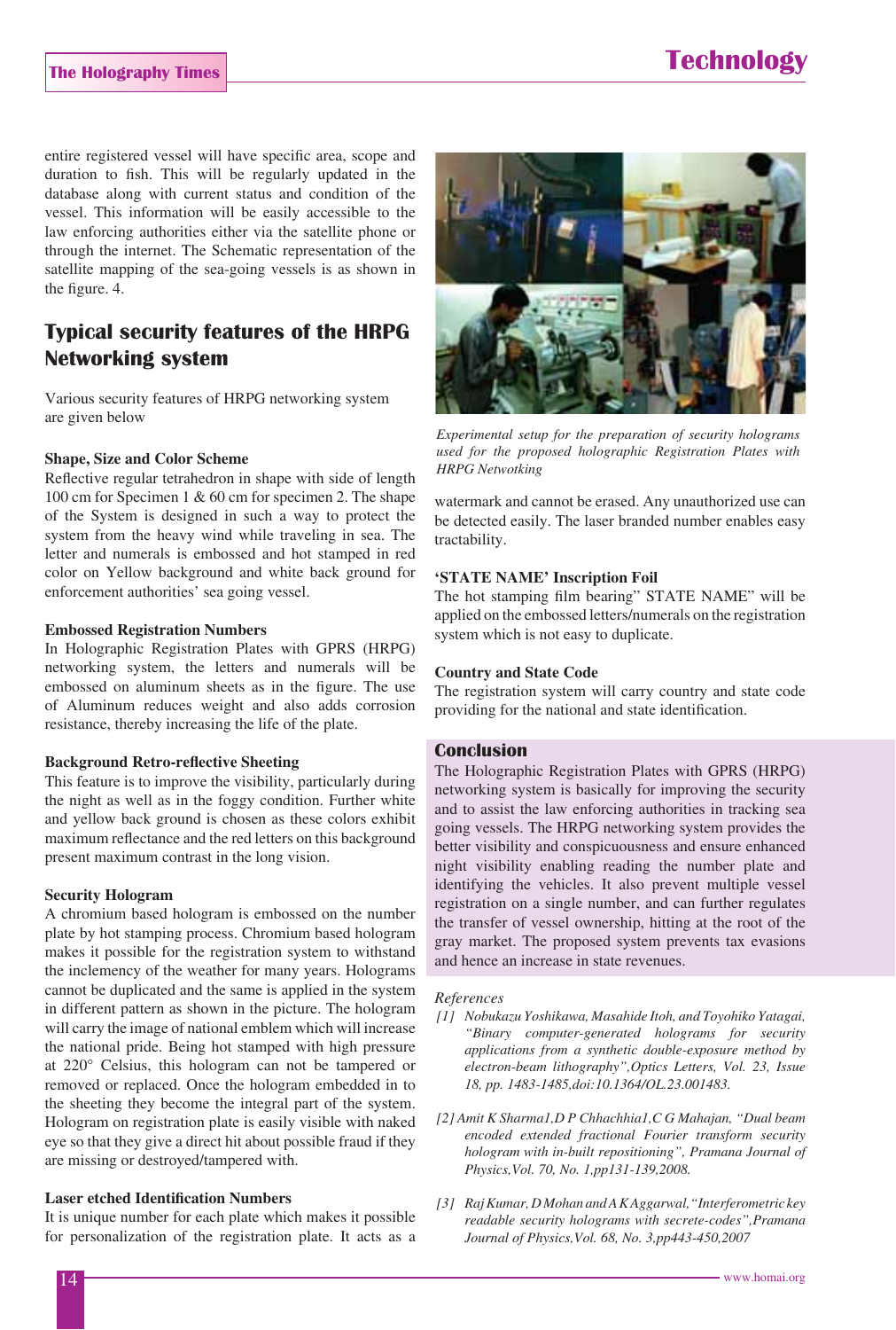## **Tender Updates**

| Organisation                                         | <b>Date</b> | <b>State</b><br>(Country)       | <b>Details</b>                                                                                   |
|------------------------------------------------------|-------------|---------------------------------|--------------------------------------------------------------------------------------------------|
| Department of Sports &<br>Youth Welfare              | 23.06.2010  | Madhya Pradesh<br>(India)       | Holograms                                                                                        |
| Istanbul Metropolitan Municipality                   | 21.06.2010  | Istanbul<br>(Turkey)            | Supply of IBB logo hologram tape<br>of Supply and Property                                       |
| Directorate General of Supplies<br>and Disposals     | 02.06.2010  | Chandigarh<br>(India)           | Supply of hologram/excise adhesive<br>labels (EALs).                                             |
| Government of Rajasthan, Excise                      | 25.05.2010  | Rajasthan<br>(India)            | Supply of security hologram<br>stickers                                                          |
| Commonwealth Games 2010, Delhi                       | 24.05.2010  | New Delhi<br>(India)            | Supply of high security hologram                                                                 |
| Indian Oil Corporation Limited                       | 21.05.2010  | Maharashtra<br>(India)          | Supply of 60mm HDPE screw caps<br>of 12.5 gms each with 3D<br>holographic induction sealing wads |
| Ministry of Justice, Kuwait                          | 18.05.2010  | Kuwait                          | Supply of the hologram revenue<br>stamps                                                         |
| <b>National Security Guard</b>                       | 14.05.2010  | New Delhi (India)               | Supply of holographic reflex sight/<br>reflex sight Qty: 2002 Nos                                |
| Medicare Relief Society                              | 12.05.2010  | Rajasthan (India)               | Hologram sticker for stitching on<br>drugs                                                       |
| National Highway Authority of India                  | 07.05.2010  | West Bengal<br>(India)          | Supply of printed toll ticket with<br>hologram and numbering                                     |
| Government of Karnataka                              | 01.05.2010  | Karnataka<br>(India)            | Supply of security holograms for<br>bhoomi (Karnataka land records<br>computerisation)           |
| Asamblea Nacional De Rectores -                      | 26.04.2010  | Peru                            | Acquisition of 200,000 units<br>holographic security label                                       |
| Government of Uttar Pradesh                          | 20.04.2010  | <b>Uttar Pradesh</b><br>(India) | Supply of holograms of 02 cms<br>diameter circular with nation<br>emblem                         |
| <b>ITI</b> Limited                                   | 13.04.2010  | Kerala (India)                  | Supply of two numbers of hologram<br>hot stamping machine                                        |
| Ministerio Da Ciencia E Tecnologia                   | 10.04.2010  | <b>Brazil</b>                   | Supply of holographic reader                                                                     |
| Choudhury Charan Singh University                    | 07.04.2010  | <b>Uttar Pradesh</b><br>(India) | Mark sheets consisting holographic<br>4 color security feature                                   |
| Prohibition Excise and<br><b>Taxation Department</b> | 06.04.2010  | Andhra Pradesh<br>(India)       | Supply of hologram / excise<br>adhesive labels                                                   |

*For latest tender updates e-mail at info@homai.org*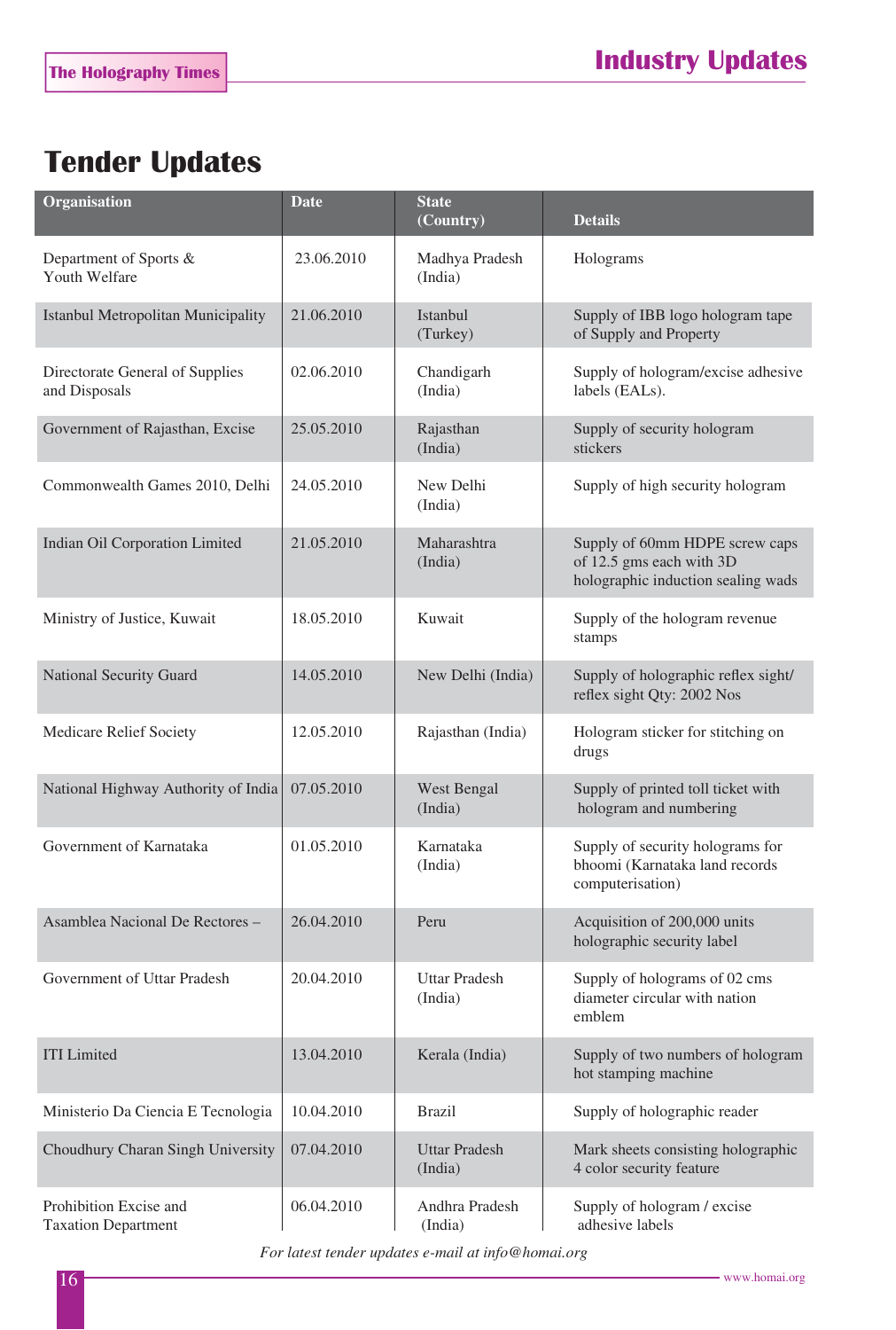\*International Patent Applications filed in 2009 **155900**

Intenational Patent<br>
The Hologie Corpora-<br>
The Hologie Corpora-<br>
The Hologie Corpora-Intenational Patent Applications filed by India in 2009

**761**

tion of Japan top the list of PCT applica- $\frac{t}{\log s}$ , as it had 1,891 PCT applications published in 2009.

#### **Recent Patents in India**

#### **Granted**

| Patent No / Title of the Invention                                                                                                                                            | <b>Publication</b><br>Date | <b>Journal</b><br>N <sub>0</sub> | <b>Patent</b><br><b>Application</b><br><b>Number</b> | Applicant (s)                |
|-------------------------------------------------------------------------------------------------------------------------------------------------------------------------------|----------------------------|----------------------------------|------------------------------------------------------|------------------------------|
| 239607) Method of manufacturing solvent<br>destructible, heat destructible, tamper evident<br>duplex laminate for meter security seal and<br>the product manufactured thereof | 02.04.2010                 | 14/2010                          | 1898/MUM/2006                                        | <b>PRS</b> Soultions Pyt Ltd |

#### **Abstract:**

A method of manufacturing "solvent destructible, heat destructible, tamper evident duplex laminate meter security label" comprising coating the formulated compound to constitute a film on a double sided silicone resin coated substrate, thereafter coated with high tack adhesive on double side silicone resin coated substrate followed by lamination of adhesive coated holographic metallised film and/or a tamper evident semigloss, white co-extuded film made of vinylic polymer and printed with conventional flexographic and other inks, UV and/or IR readable inks, barcoades, serial numbers etc. followed by punching to desired shape and size.

#### **Published**

| <b>Title of the Invention</b>                     | <b>Publication</b><br>Date | <b>Journal</b><br>No. | <b>Application</b><br><b>Number</b> | Applicant (s) |
|---------------------------------------------------|----------------------------|-----------------------|-------------------------------------|---------------|
| A process for preparing a combination holographic | 05.06.2009                 | 23/2009               | 806/DEL/2009                        | Ajay Kapoor   |
| transparent and aluminium demetallized film for   |                            |                       |                                     |               |
| packaging and the product thereof                 |                            |                       |                                     |               |

#### **Abstract:**

A process for preparing a combination of holographic transparent and aluminium demetallized film for packaging is disclosed wherein the process comprises selecting an biaxially oriented substrate film and coating it's surface with a lacquer coat to produce a layer with embossable / hologram receiving properties on the surface of the substrate film, embossing the said layer on the surface of the substrate film with a single or multiple of holographic images of desired fashion, text or design, metalizing the said surface of substrate film having said layer embossed with single or multiple holographic images with zinc sulphide to produce a high refractive index (HRI) holographic film, selecting a biaxially oriented base film and coating it with a release coat to produce a layer of anti-scratch, non-adhesive and embossable / hologram receiving properties on the surface of the base images of desired fashion, text or design, metalizing the said surface of base film with aluminium metal to obtain a aluminium metallized holographic base-film, coating the said high refractive index (HRI holographic film with a solvent adhesive on the said aluminium metallized holographic base film, allowing the laminate to be dried / cured for 24 hours, delaminating the laminate to produce the combination holographic transparent and aluminium demetalized film, slitting and cutting the film in required shapes and sizes for packaging.

#### **Some other facts**

The United States of America top the ranking, filing 45,790 patent, followed by Japan (29,827 applications), Germany (16,736 applications), Republic of Korea (8,066 applications) and China (7,946 applications)

Developing Countries

Developing countries make up over 78 percent of the membership of PCT, representing 112 of the 142 countries that have signed up to the treaty and accounted for 14 per cent of the total number of filings.

#### **Fields of Technology**

Micro-Structural and nano-technology (+10.2 per cent), semi-conductors (+10 per cent) and thermal prcesses and apprataus  $(+7.2$  percent) are the fields which experienced the largest growth.

*For more information, visit http://www.wipo.int/pressroom/en/*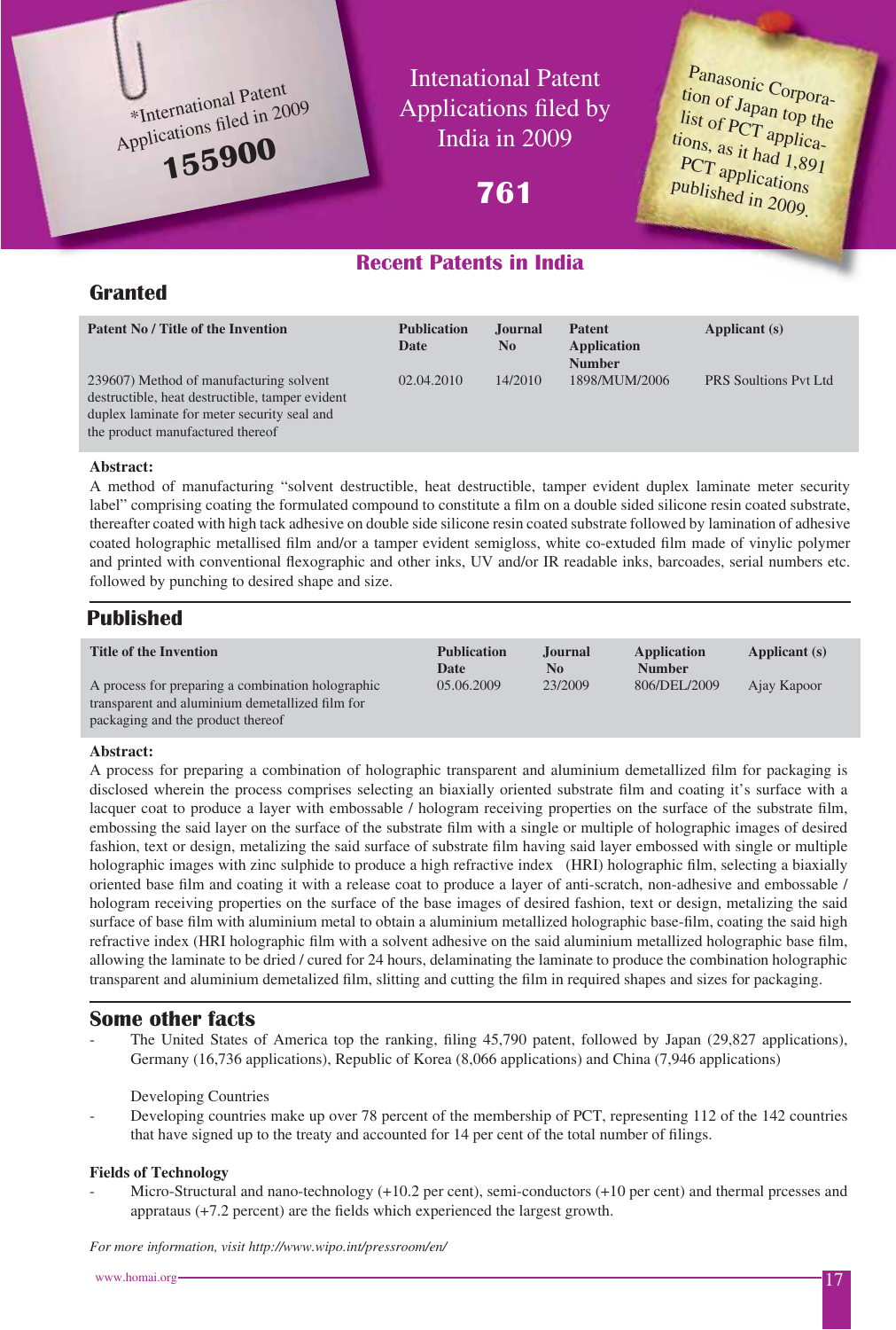### **Global Patents**

| <b>Publication</b><br><b>Date</b> | <b>Title</b>                                                                                                                                     | Int.<br><b>Class</b> | <b>Application</b><br><b>Number</b> | <b>Applicant</b>                                                      |
|-----------------------------------|--------------------------------------------------------------------------------------------------------------------------------------------------|----------------------|-------------------------------------|-----------------------------------------------------------------------|
| 17.06.2010                        | (WO 2010/068820) System and method<br>for color motion holography                                                                                | GO3H 1/10            | PCT/US2009/067588                   | Holorad, LLC                                                          |
| 17.06.2010                        | (WO 2010/067100) Hologram<br>reproducing method and hologram devices                                                                             | G11B7/004            | PCT/JP2008/072428                   | Pioneer Corporation                                                   |
| 17.06.2010                        | (WO 2010/067100) Holographic<br>image projection systems                                                                                         | G03H1/22             | PCT/GB2009/051647                   | Light Blue Optics Ltd                                                 |
| 03.06.2010                        | (WO 2010/061835) Image display device<br>and head-mounted display                                                                                | G02B27/02            | PCT/JP2009/069831                   | Konica Minolta Opto Inc                                               |
| 27.05.2010                        | (WO 2010/058809) Embossed hologram<br>chip and manufacturing method<br>therefore                                                                 | G03H1/18             | PCT/JP2009/069603                   | <b>International Frontier</b><br><b>Technology Laboratory</b><br>Inc. |
| 20.05.2010                        | (WO 2010/054636) Method and apparatus<br>for the production of volume transmission<br>and / or reflection holograms                              | G03H1/20             | PCT/DE2009/001589                   | Hologram Industries<br><b>Research GMBH</b>                           |
| 20.05.2010                        | (WO 2010/054611) Method for<br>producing a multi-colour volume<br>hologram, and holographic<br>photopolymer film with cross<br>diffusion barrier | G03H1/02             | PCT/DE2009/001288                   | Hologram Industries<br><b>Research GMBH</b>                           |
| 14.05.2010                        | (WO 2010/052851) Photosensitive<br>composition for volume hologra<br>recording and method for producing same                                     | G03H1/02             | PCT/JP2009/005688                   | Daicel Chemical<br><b>Industries Ltd</b>                              |
| 14.05.2010                        | (WO 2010/052331) Holographic<br>color display                                                                                                    | G02B27/22            | PCT/EP2009/064896                   | Seereal Technologies<br>S.A.                                          |
| 29.04.2010                        | (WO 2010/046687) Hologram<br>including a covert image                                                                                            | G03H1/00             | PCT/GB2009/051387                   | <b>TSSI</b>                                                           |
| 22.04.2010                        | (WO 2010/043403) Volume hologram<br>comprising expansion agent layer or<br>contraction agent layer for creating<br>color patents                 | G03H1/00             | PCT/EP2009/007429                   | <b>OVD Kinegram AG</b>                                                |
| 15.04.2010                        | (WO 2010/041762) Film for<br>gap layer of hologram recording<br>medium and hologram recording medium                                             | G03H1/02             | PCT/JP2009/067818                   | Teijin Chemicals Ltd                                                  |

*For more information, visit www.wipo.int - Gateway to Patent Scope – Database Search – PCT Applications* 



#### **International Applications (PCT)**

This search tool allows you to search around published International Patent Applications and to view the latest information and documents available to the International Bureau. This facility features: full-text search in Descriptions and Claims; search using unlimited keywords; bibliographic search; Boolean operators; and graphical results